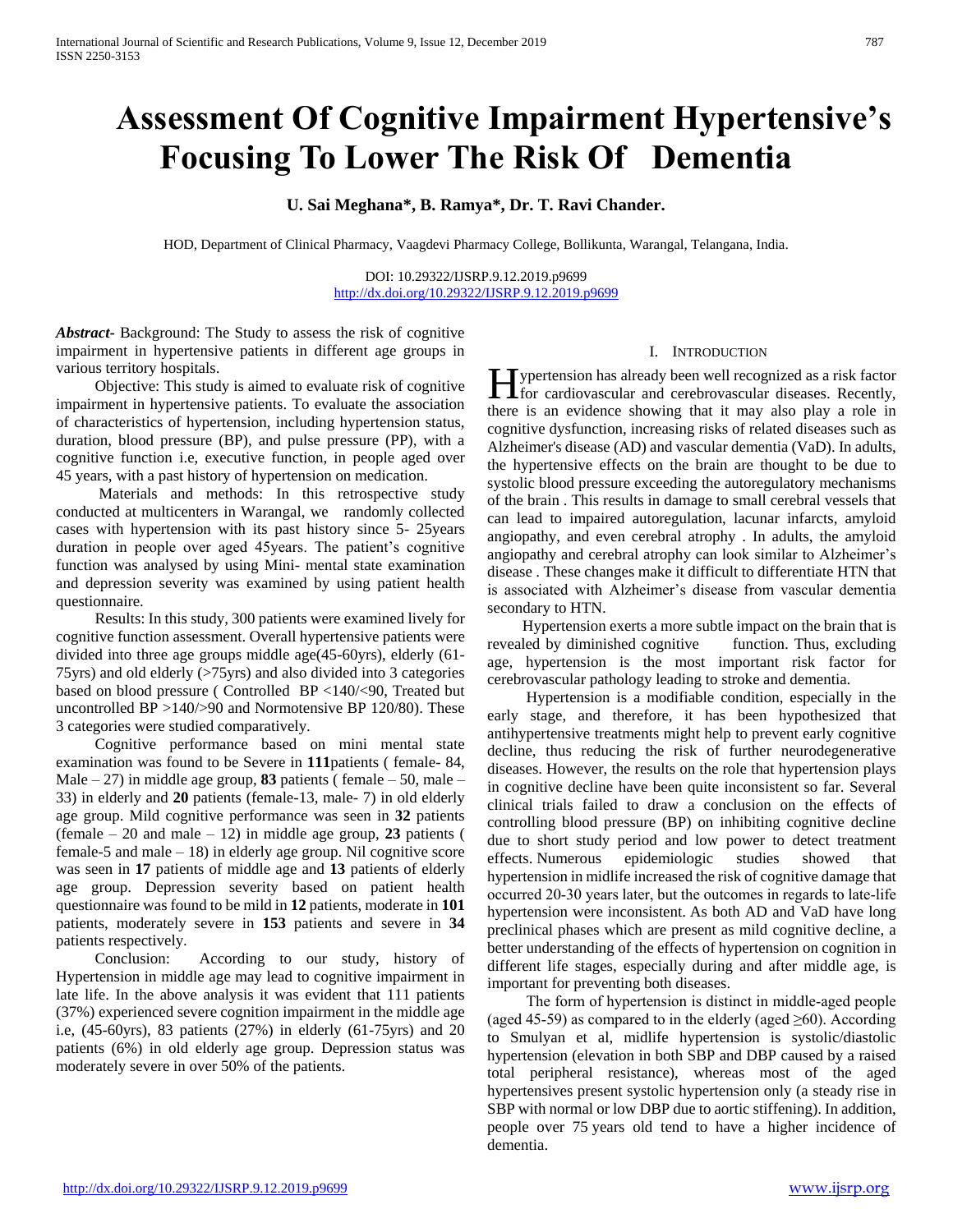Based on above data, participants in the current study were divided into three groups: middle‐aged people (aged 45‐59), the young elderly (aged 60-74), and the old elderly (aged  $\geq$ 75). We aimed to investigate the relationship between hypertension and cognition by comprehensively evaluating the age‐dependent effects of hypertension status, duration, and blood pressure on cognitive function based on mini-mental state examination.

# II. METHODOLOGY

## **MATERIALS AND METHODS**:

- **STUDY SITE :** Mahatma Gandhi Memorial Hospital, Warangal.
- **STUDY TYPE** : Cross sectional study.
- **STUDY PERIOD**: Six months.
- **STUDY CRITERIA**:
- **INCLUSION CRITERIA**:
- Hypertensive patients
- Age above 45
- **EXCLUSION CRITERIA:**
- Memory related diseases like Alzheimer's disease and Parkinson's disease.
- Stroke
- Malignant tumours
- Kidney diseases
- Psychiatric problems

## **SOURCE OF DATA:**

- $\checkmark$  Patient data records:
	- Patient demographic details.
	- Past history of hypertension.
	- Medication history.
	- Type of heart disease.
	- Blood pressure.
- Patient interview for cognitive function assessment using questionnaire in mini- mental state examination (MMSE) and depression severity assessment using patient health questionnaire (PHQ).

## **FORMS INCLUDED IN THE STUDY:**

- Data collection form including patient demographic details, blood pressure, Hypertension status, duration, drug therapy, concurrent disease, heart problem, social status.
- Mini mental state examination
- $\checkmark$  Patient health questionnaire for depression severity assessment.

## **STUDY PROCEDURE**:

- 1. Subjects with Hypertension are selected based on inclusion and exclusion criteria.
- 2. Demographic data was collected from patient records.
- 3. Based on age, hypertensive patients were divided into three groups
- Group-1 (middle age)  $-45-60$  years
- Group-2 (elderly) 61-75 years
- Group-3 (old elderly)  $>75$  years.
- 4. Based on blood pressure 3 groups were categorised i.e, Normotensive (120/80), Controlled Hypertension (<140/<90) and Treated but uncontrolled hypertension  $(>140/>90)$ .
- 5. By interviewing patients through mini -mental scale examination, severity of cognitive impairment was analysed.
- 6. Cognitive impairment was categorised based on scores obtained by each patient into a) mild b) moderate c) severe and d) nil cognitive impairment.
- 7. By interviewing patients through patient health questionnaire, depression severity was analysed.
- 8. Depression severity was categorised based on scores into a) minimal, b)mild,
- c) moderate, d) moderately severe and e) severe.
	- 9. The data collected throughout 6months from 300 patients is analysed.
	- 10. The summarized data was entered in Microsoft Excel.
	- 11. Patients were separated based on age, cognitive impairment severity and depression severity and significance was obtained.

## III. RESULTS AND DISCUSSION:

## **Table 1: Gender wise distribution**

| Gender | Total number of patients |
|--------|--------------------------|
|        |                          |
| Male   | 116                      |
| Female | 184                      |

## **Table 2: Age wise distribution:**

| Gender | 45-60<br>vears | 61-<br>75 years | >75<br>vears | <b>Total</b> |
|--------|----------------|-----------------|--------------|--------------|
| Male   |                | ٦Z              |              | 116          |
| Female | 14             | 57              | 13           | 184          |
|        |                |                 |              | 300          |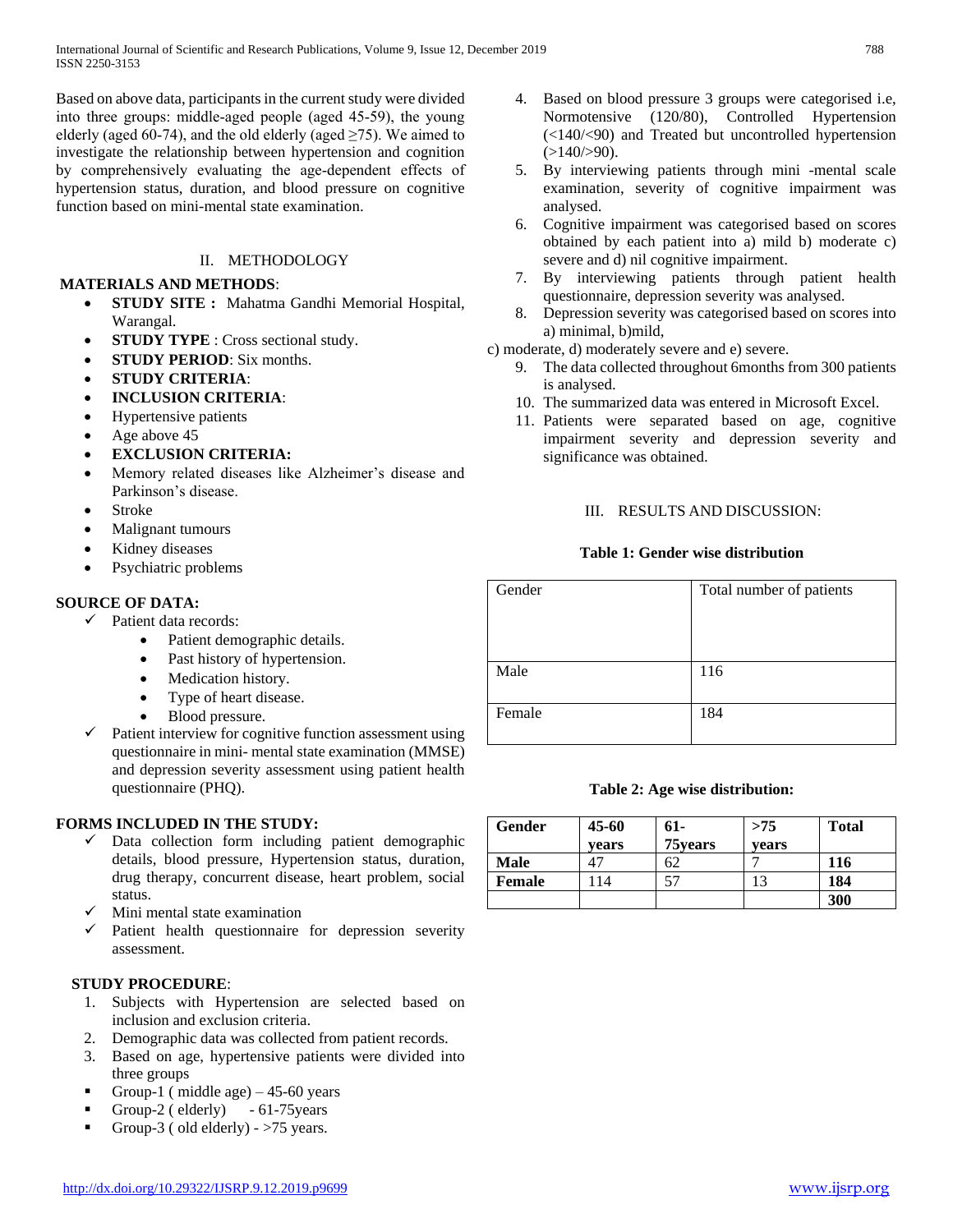

# **Figure 1 : Educational status**

## **Table 3: Hypertension status**

| <b>HTN</b> status        | Male | Female | Total | Percentage |
|--------------------------|------|--------|-------|------------|
| Controlled               | 66   | 106    | ר ד   | 57.3%      |
| Treated but uncontrolled | 48   | 77     | 125   | 41.6%      |
| Normotensive             |      |        |       | $1\%$      |

## **Table 4: History of Hypertension duration**

| Duration | Number of patients |
|----------|--------------------|
|          |                    |
|          |                    |
|          |                    |
| $0-5$    | 54                 |
|          |                    |
| $6 - 10$ | 168                |
|          |                    |
| $11-15$  | 63                 |
|          |                    |
| $16-20$  | 10                 |
|          |                    |
| $21-25$  | $\overline{05}$    |
|          |                    |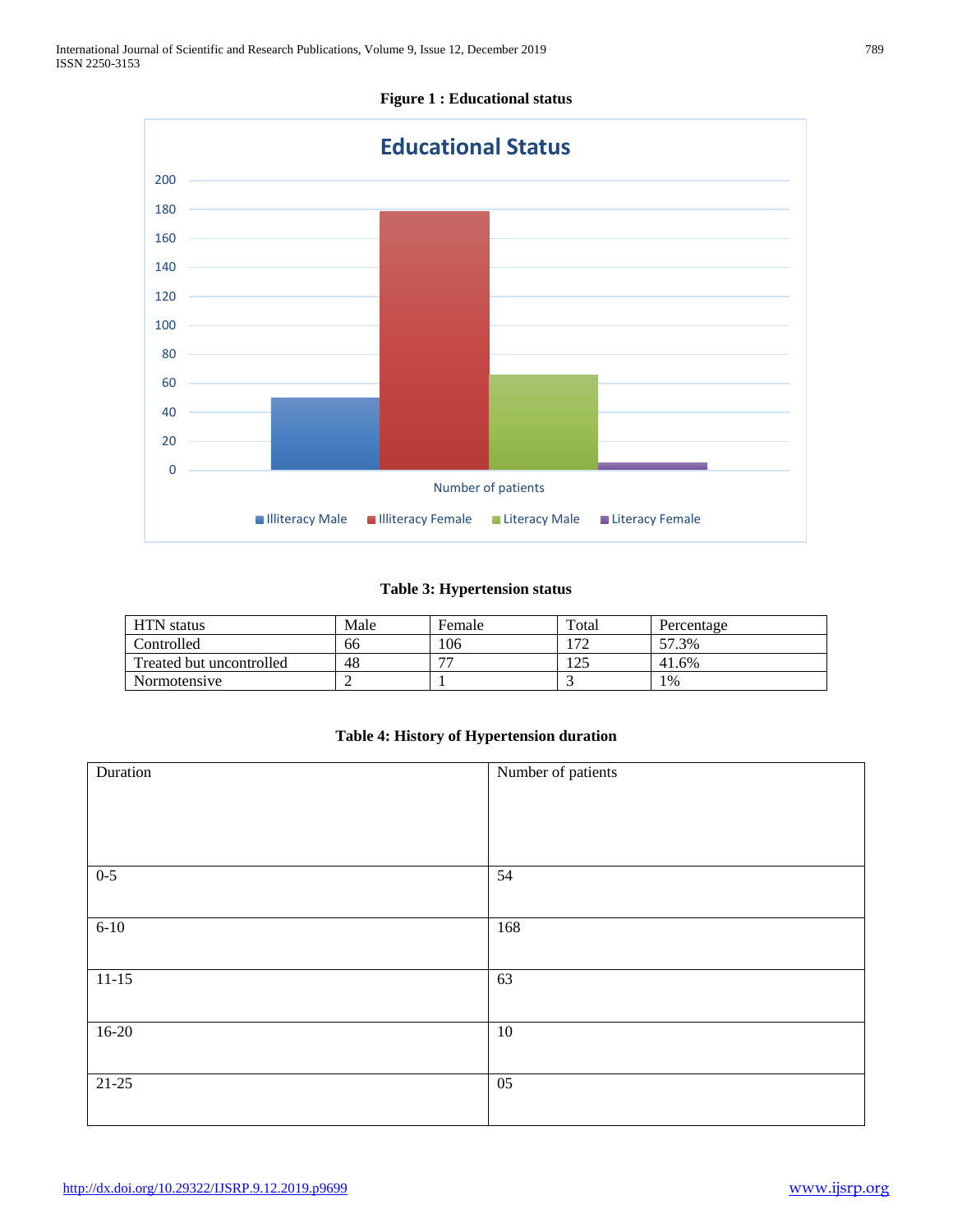## **Table 5: List of concurrent diseases.**

| Disease                             | Number of patients |
|-------------------------------------|--------------------|
| Coronary artery disease             | 94                 |
| Hypertension                        | 53                 |
| Angina                              | 53                 |
| Left ventricular dysfunction        | 25                 |
| Systolic Hypertension               | 09                 |
| Congestive Cardiac Failure          | 08                 |
| Systemic Hypertension               | 07                 |
| Systemic Hypertension with diabetes | 04                 |
| Angioplasty                         | 04                 |
| Others                              | 34                 |

# **Table 6: ANTIHYPERTENSIVE DRUGS**

| <b>DRUGS</b> | No of patients |
|--------------|----------------|
| Telmisartan  | 103            |
| Atorvastatin | 29             |
| Enalapril    | 29             |
| Amlodipine   | 22             |
| Atenolol     | 17             |
| Carvedilol   | 06             |
| Losartan     | 02             |
| Metoprolol   | 01             |
| Olmesartan   | 01             |
| Clinidipine  | 01             |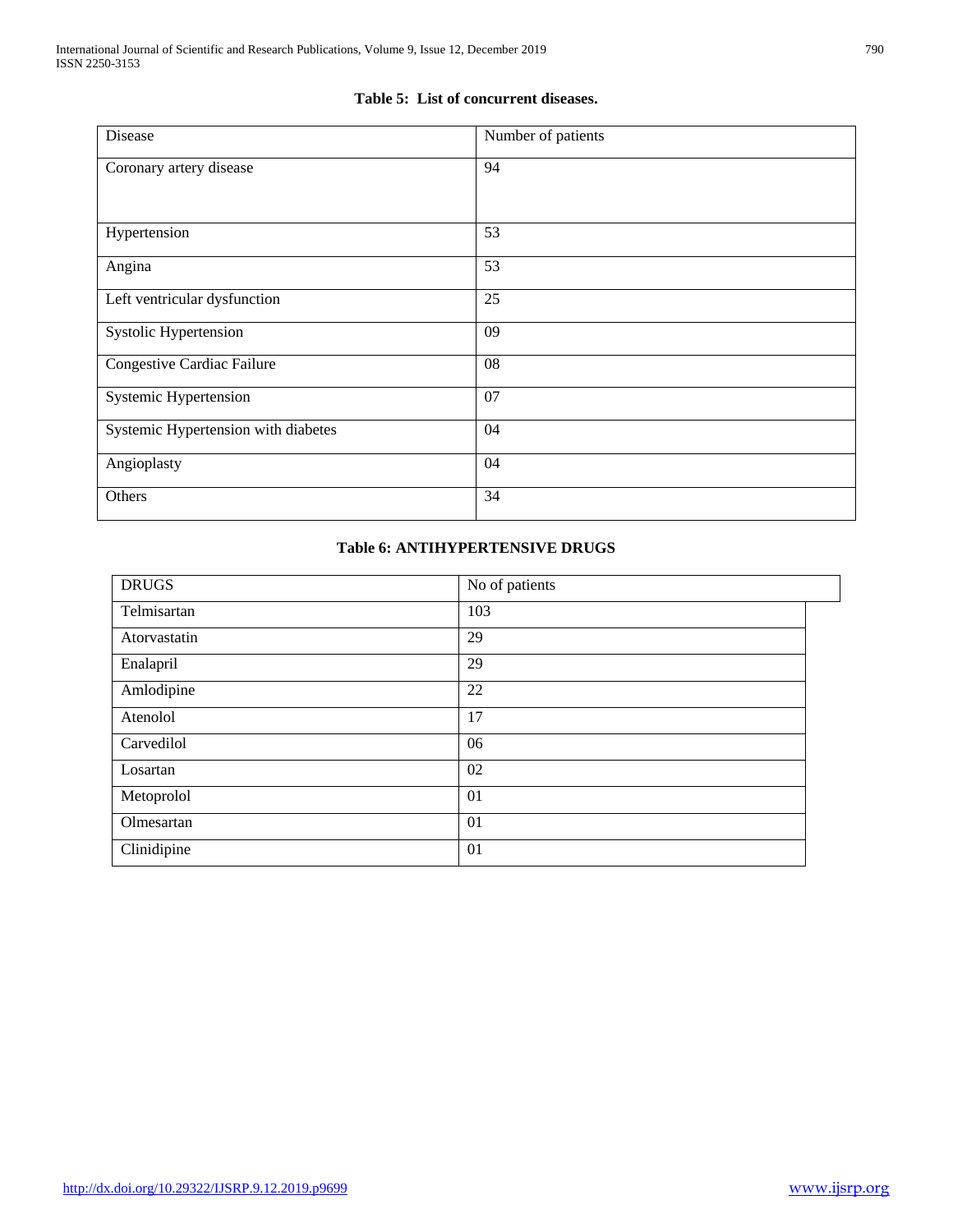

**Table 7 : Mini mental scale examination (cognitive impairment)**

| Age (years) | $\sim$<br>Severe | Mild | ,,, |
|-------------|------------------|------|-----|
|             |                  |      |     |

| $45 - 60$ | 111 | 32 | 17 |
|-----------|-----|----|----|
| 61-75     | 83  | 23 | 13 |
| >75       | 20  |    |    |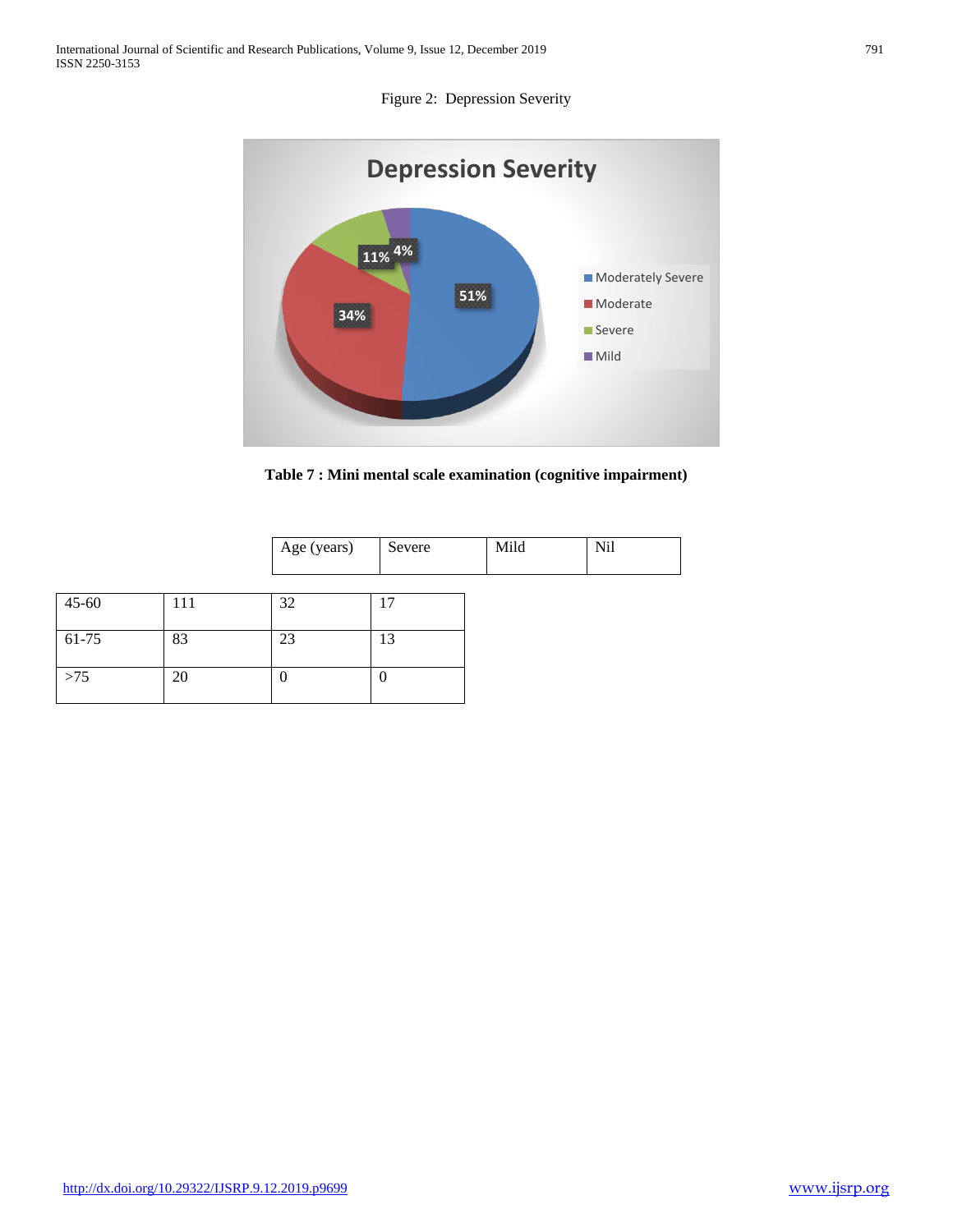



## IV. DISCUSSION:

- In our hospital based study, data was collected from 300 patients.
- Demographic analysis of this retrospective study revealed that out of 300 patients:
- **116 (38.66%)** were males and **184 ( 61.33%)** were females.
- **192(64%)** belong to rural areas and **108(36%)** belong to non-rural areas.
- All hypertensive patients were divided into 3 categories based on age i.e, middle age **(45-60) 53.66%,** elderly **(61-75) 39.66%**, and old elderly **(>75) 6.66%.**
- Based on blood pressure, patients were divided into
- Controlled hypertension **( <140/<90 172** [57.3%] ),
- Treated but uncontrolled hypertension **( >140/>90 125 [41.6%]** ) and
- Normotensive ( **120/80 3 [1%]** ).
- Overall, **Severe** cognitive impairment was seen in **111(37%)** patients of middle age and **83(27.6%)** patients of elderly age group.
- Depression was found to be severe in **34(11.3%)**, moderately severe in **153(51%)**, moderate in **101(33.6%)** and mild in **12(4%)**.
- Among all hypertensive patients, **94(31.5%)** were diagnosed with coronary artery disease and 53(17.6%) have only hypertension history.
- Telmisartan is being used by 103(34.3%).Atorvastatin in 29(9.6%), Enalapril in 29(9.6%). Two and three multiple anti- hypertensive drugs were prescribed in **24(8%)** and **7 (2.3% )** respectively.

 The outcomes of the study revealed that middle aged hypertensives also experience severe cognition impairment in which females contribute to high percentage. Coronary artery disease is the main concurrent disease along with hypertension which may increase the risk of dementia.

#### V. CONCLUSION:

 The results of present study shows that people aged 45-60 years are compensated by the cognitive deficits brought by hypertension. Treated but uncontrolled hypertension and systolic blood pressure may be risk factors for the cognitive decline in people aged 60-75 years. Untreated, treated but uncontrolled and increased pulse pressure may predict cognitive degeneration in people aged >75 years. Females are more prone to Hypertension than males. Illiteracy is likely to be assosciated with poor health status and self reported chronic morbidity. Midlife hypertension more likely better reflects the long term effect and duration of hypertension effect on brain.

 According to our study, history of Hypertension in middle age may lead to cognitive impairment in late life. In the above analysis it was evident that 111 patients (37%) experienced severe cognition impairment in the middle age i.e, (45-60yrs), 83 patients (27%) in elderly (61-75yrs) and 20 patients (6%) in old elderl

### **REFERENCES**

[1] Blood PRESSURE AND COGNITIVE DECLINE OVER 8 YEARS IN MIDDLE-AGED AGED AND OLDER BLACK AND WHITE AMERICANS. HYPERTENSION. 2019 Feb;73(2):310-318.doi:10.1161/HYPERTENSION AHA.118.12062.